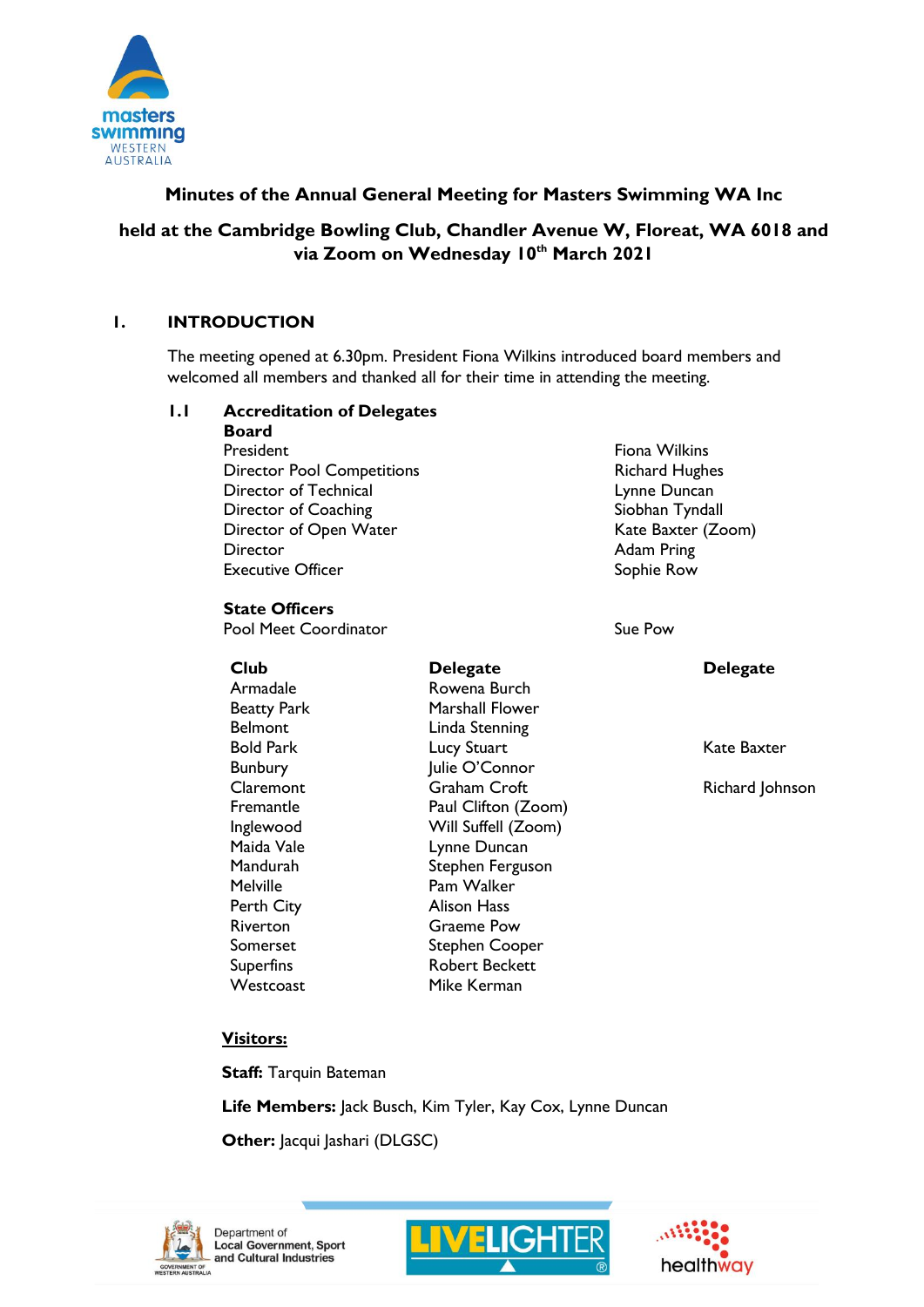

#### **Apologies:**

**Board, State Officers;** None

**Life Members:** Tricia Summerfield

**Clubs:** Busselton, Geraldton, Cockburn

**1.2 Confirmation of Minutes from AGM 18th March 2020:** Moved by Alison Hass (Perth City), Seconded by Julie O'Connor (Bunbury)

#### **Accepted**

- **1.3 Business Arising from 18th March 2020 Minutes:** Nil
- **1.4 Reports from the Board of Directors:** The President requested the meeting refer to the reports in the 2020 Annual Report

### **2. REPORTS**

### **2.1 Receive the 2020 Annual Report of Masters Swimming WA**

The President thanked the Board and Executive Officer for their contributions to the report, which was tabled. Lynne Duncan (Maida Vale) moved and Marshall Flower (Beatty Park) seconded that the 20120 Annual Report be accepted.

#### **Accepted**

#### **2.2 Receive the 2020 Financial Statements:**

The President thanked Director of Finance Tiffany Fraser-Gillard. Siobhan Tyndall (Perth City) moved and Adam Pring (Beatty Park) seconded that the 2020 Financial Statements be accepted.

#### **Accepted**

### **2.4.2 Receive the proposed budget for 2021**

The proposed 2020 Budget was tabled. Alison Hass (Perth City) moved and Graham Croft (Claremont) seconded that the proposed budget for 2021 be accepted.

#### **Accepted**

### **3. ELECTIONS AND APPOINTMENTS**

#### **3.1 Elections:**

The President thanked all board members for their contributions over the year.

The Director of Finance position had one nomination received from Tiffany Fraser-Gillard (Claremont) and was elected unopposed.

Five director positions were available for election.

Three nominations were received from the following:





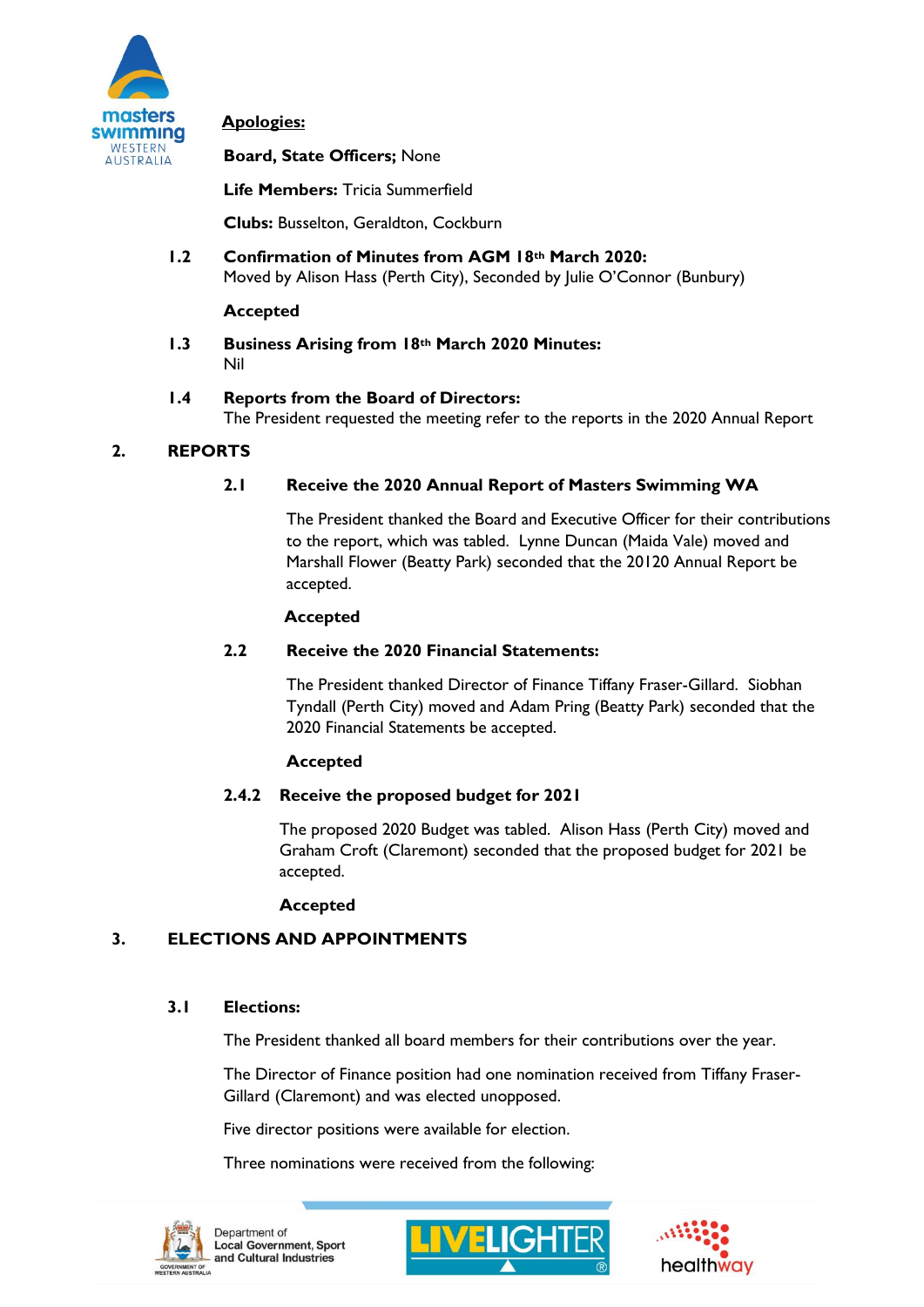

- Lynne Duncan (Maida Vale)
- Richard Hughes (Claremont)
- Adam Pring (Beatty Park)

The directors nominated were elected unopposed. Two vacant board positions remain. Nominations were sought from the floor but none received. These positions will be advertised as casual vacancies seeking skills in governance and/or human resources

The Masters Swimming WA Board has now filled all nine director positions.

# **3.2 Appointments**

### **3.2.1 Special Resolution for the Nomination of Life Member, Sue Pow**

A Special Resolution recommended the nomination of Beatty Park member, Sue Pow to become a Life Member of Masters Swimming WA.

Adam Pring (Beatty Park) moved the nomination and Lynne Duncan (Maida Vale) seconded the nomination.

#### **A vote from the members was recorded and accepted unanimously**

**3.2.2 Auditor** – the meeting was advised that Lloyd Scott of Byers Scott had confirmed to carry on as auditor. Alison Hass (Perth City) moved and Lynne Duncan (Maida Vale) seconded the confirmation.

#### **Accepted**

**3.2.3 Patron** – the meeting was advised that Priya Cooper had been confirmed as Patron and will continue in the role.

### **Accepted**

- **3.2.4 State Officers -** The President thanked all State Officers for their valuable contributions to Masters Swimming WA. State Officer positions as follows:
	- State Recorder TBA
	- Technical Education Coordinator Lynne Duncan (Maida Vale)
	- Pool Officials Coordinator Pamela Walter (Stadium)
	- OWS Officials Coordinator Ron Gray (Leeming)
	- Member Protection Information Officer Sophie Row
	- Swim Meet Sanctions Coordinator Sue Pow (Beatty Park)
	- Coach Educator Kim Tyler (Fremantle)

### **4. PRESENTATION OF AWARDS**

The President thanked all volunteers and members for their contributions to Masters Swimming WA. The following citations were tabled by the President and presentations made by the President, Fiona Wilkins





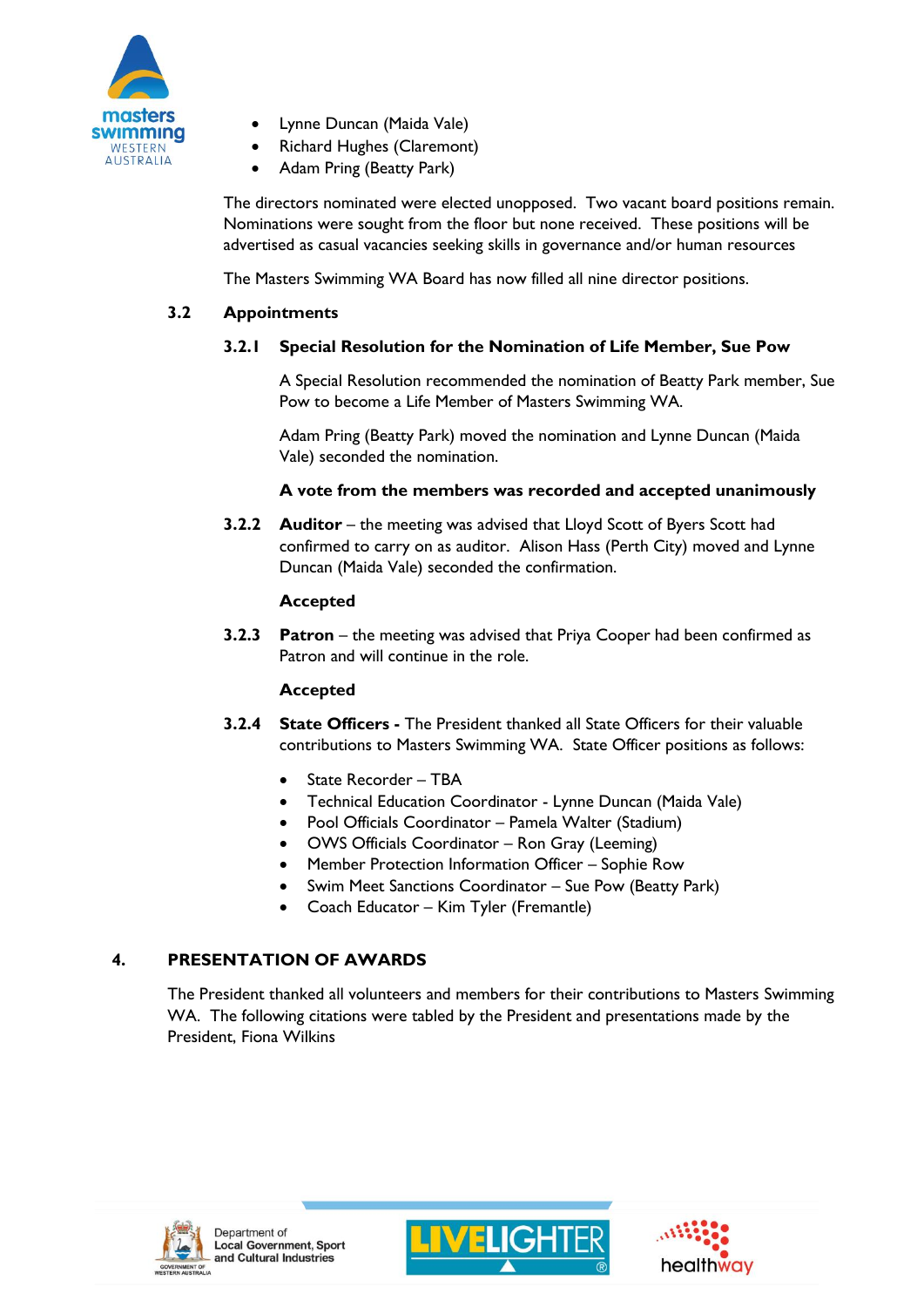

# **4.1 Perc Edwards Volunteer of the Year Award**

#### **Winner: Mike Kerman – Westcoast**

Mike has been the President of Westcoast Masters for the past 3 years, serving as Vice President for 2 years prior to that. His membership with the club runs close to 30 years and during this time he has been a regular on the club volunteer coaching team for almost as long as he has been a member. Mike has also been a driving force in the coordination of the club involvement in the MSWA WOW Mullaloo Mile, liaising with all major stakeholders and supporting MSWA through the establishment of the event.

Most notably is the way Mike has conducted himself over the past, very testy year. Keeping a committee and 117 members informed of ever changing COVID requirements, ensuring that our Safety Officer and Head Coach have been provided with the necessary information and tools to be able to continue operating whenever possible.

Mike has done a remarkable job and is very worthy of the recognition, he would make Perc proud!

### **4.2 Coach of the Year Award**

### **Winner - Siobhan Tyndall – Perth City**

Siobhan is deputy Head Coach of Perth City Swim Club and has been an absolutely invaluable asset to the swimmers of PC over the past year. With swimming severely disrupted with the COVID pandemic, Siobhan was the first to put her hand up and step forward to coach from the pool deck once aquatic facilities reopened and put a group of unfit but enthusiastic swimmers through a fantastic program to return to fitness without risking injury. Those sessions have continued throughout the year and have been meticulously planned and structured with the correct emphasis on technique, pool skills and endurance to improve fitness. Siobhan is an excellent role model and is inspirational in her dedication and commitment to coaching swimmers of all ages and abilities. She truly is an asset to Perth City Swim Club and all the swimmers of WA.

### **4.3 Technical Official of the Year Award**

No Award due to COVID and the cancellation of many meets

### **4.4 Annual Service to Masters Award**

### **Winner – Richard Johnson - Claremont**

Richard has provided ongoing support to Masters Swimming WA in the State Recording role, standing in when required and assisting with the migration to the new online swimmer registration. He is generally available for Interclub Meets, ready to assist in the Recorder Room if asked by the organising committee. He swims, darts back to the recording room, then back to pool deck for the next heat.

### **4.5 McDonald Shield – Best Club Administration**

### **Winner – Bunbury**

Bunbury always attend Council of Clubs and other branch organised events such as the Club Conference, providing feedback and utilising the tools and advice provided to